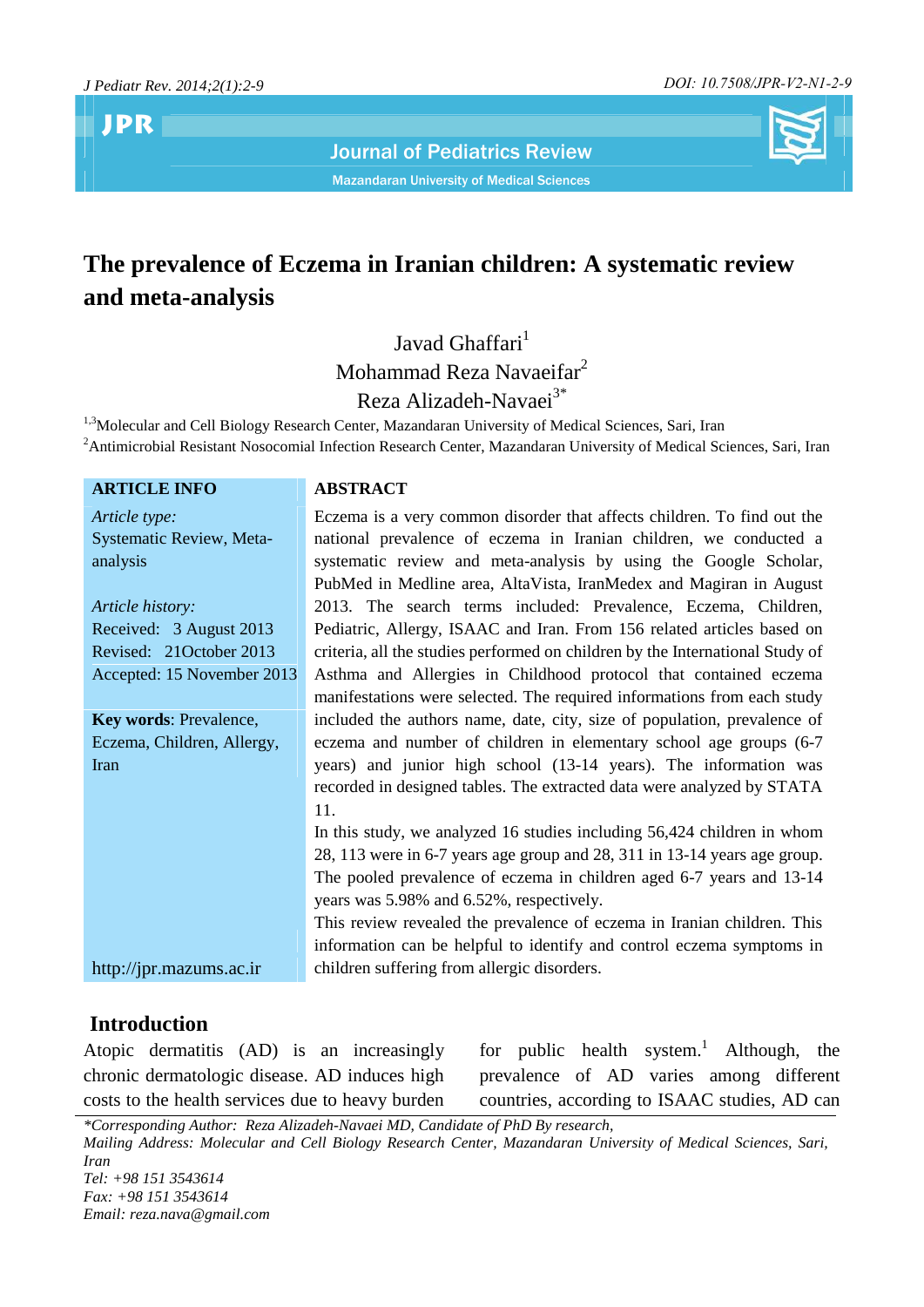develop in all age group children around the world.<sup>2</sup> In addition, especially the prevalence  $\bf{Re}$ of AD has increased in developing countries. The influencing factors on changing the prevalence of the disease, geographic differences and secular trends are unknown. But there is a relationship between the industrial, metropolitan and urban lifestyle in increasing the prevalence of  $AD<sup>3, 4</sup>$ 

# **Material and Methods**

This is a systematic review and meta-analysis on the prevalence of eczema in Iranian children by ISAAC protocol in Iran. We conducted a literature review by using the Google Scholar, PubMed in Medline area, AltaVista, IranMedex and Magiran in August 2013. The search terms included: Prevalence, Eczema, Children, Pediatric, Allergy, ISAAC and Iran. All the studies performed on children by the International Study of Asthma and Allergies in Childhood protocol that contained eczema manifestations were selected.

All original studies conducted on children were included. The required information from each study included the authors name, date, city, size of population, prevalence of eczema and number of children in age groups 6-7 (Elementary school) and 13-14 (Junior school) according to ISAAC protocol and the prevalence of eczema in Iranian children. By the mentioned above criteria, we gathered 156 articles. The information was recorded in designed tables. Two independent authors checked all the studies. The evaluation was done first on the title and abstracts for selection of the studies.

The data extraction was performed on full text articles. The information was recorded on particularly designed sheets. The data were analyzed by STATA 11 and Funnel diagrams were used for publication bias and output table were extracted.

## **Results**

Finally, we reviewed 16 studies. Four studies were performed in both age groups according to ISAAC protocol and 9 in two separated age groups; elementary school or junior high school age groups. From a total of 56,424 children, 28,113 children were in elementary school age group and 28,311 children in junior high school age group.

Table 1 shows the list of the articles evaluated and the summary of the repossessed data.

The prevalence of eczema in children in both age groups was 17.6%. The lowest prevalence of eczema in Elementary school age group was 1.53% among males and 1.7% of females in Shiraz, and the highest prevalence of eczema in this age group was 11.8% in both genders in Zanjan. In junior school age group, the lowest prevalence of eczema was reported 6.4% among males in Ahvaz and the highest prevalence of eczema was 24.6% in females reported from Urmia.

The pooled prevalence of eczema in both age groups using fixed effect was shown in Tables 1 and 2.

Table 2 shows that the pooled prevalence of eczema in children in elementary school age was 5.98%. In this age group, the lowest prevalence of eczema was 1.62% in Shiraz and the highest was 11.8% in Rasht.

Table 3 shows that the pooled prevalence of eczema in children in junior high school age was 6.52%. In this age group, the lowest prevalence of eczema was 4.1% in Tabriz and the highest was 24.3% in Urmia. Publication bias was observed using Funnel diagrams.

### **Discussion**

According to this meta-analysis, the pooled prevalence of eczema in elementary school children (6-7 years old) and junior high school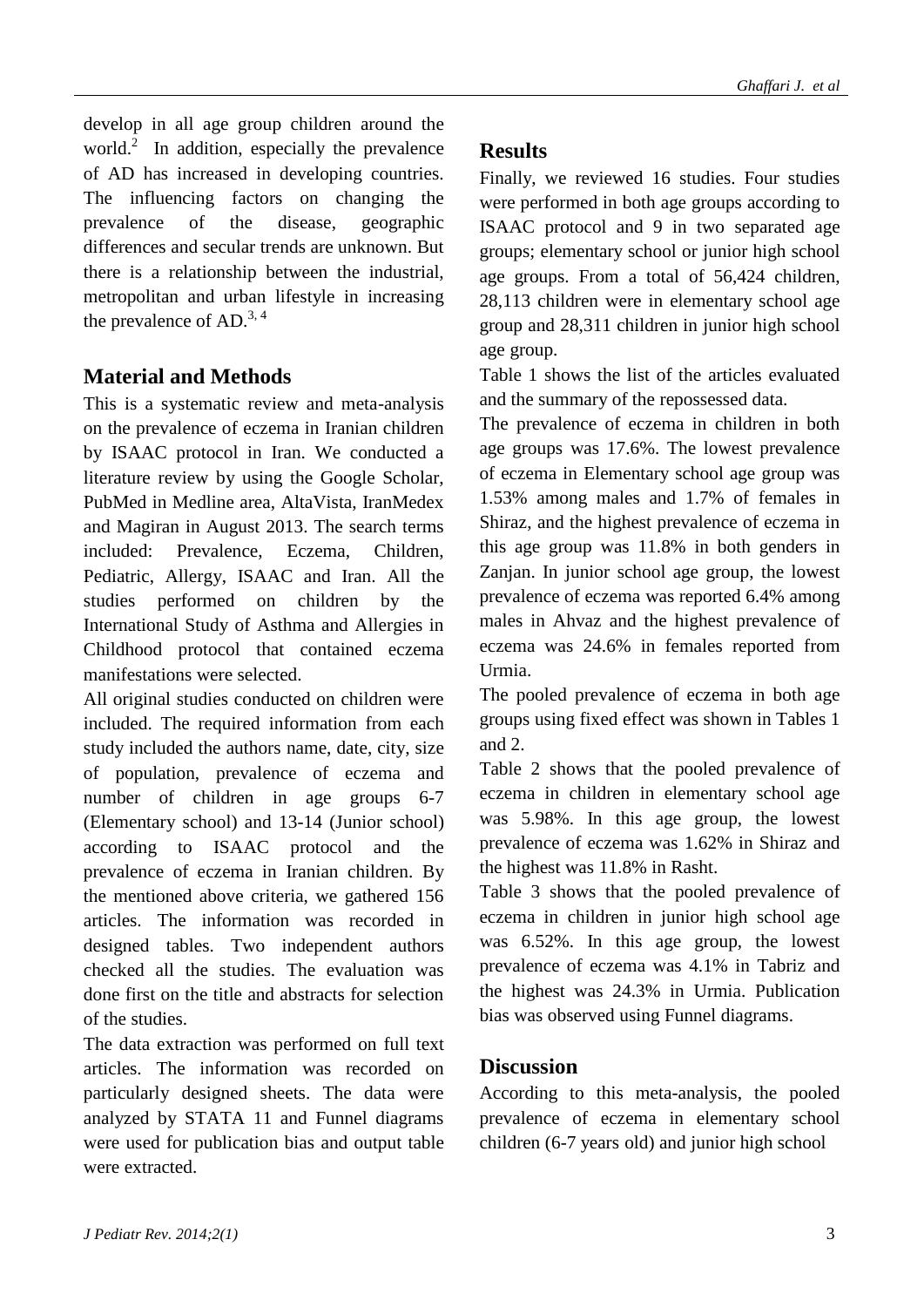| Table 1. The list of evaluated papers and the summary of the repossessed data (continued)<br><b>Authors (Center)</b> | Study        | Date          | <b>Size</b>         |                                   | Prevalence of Eczema |                               |              |
|----------------------------------------------------------------------------------------------------------------------|--------------|---------------|---------------------|-----------------------------------|----------------------|-------------------------------|--------------|
|                                                                                                                      | design       |               |                     | Elementary school No. (%)<br>Male | Female               | Junior school No. (%)<br>Male | Female       |
| Abolfazl Mohammadbeigi<br>(Shiraz) <sup>5</sup>                                                                      | <b>ISAAC</b> | 2009-<br>2010 | 3000                |                                   |                      | 408(27.2%)                    | 141(9.4%)    |
| Iraj Mohammadzadeh<br>$\mathrm{(Sani)}^6$                                                                            | <b>ISAAC</b> | 2002-<br>2003 | 6000                | 37 (2.6%)                         | 39 (2.4%)            | 149 (10.8%)                   | 43 (2.8%)    |
| Hadi Bazzazi (Gorgan) <sup>7</sup>                                                                                   | <b>ISAAC</b> | 2003          | 2800                |                                   | Ï                    | 1316(19.8%)                   | 1484(18.3%)  |
| Javad Ghaffari (Sari) <sup>8</sup>                                                                                   | <b>ISAAC</b> | 2010          | 1818                | 85(4.6%)                          | 61(3.35%)            |                               | Ţ            |
| Mehran Karimi (Yazd) <sup>9</sup>                                                                                    | <b>ISAAC</b> | 2002-<br>2003 | 2740                | 95(6.4%)                          | 103(8.3%)            |                               | $\mathbf{I}$ |
| Mohammad Gharagozlou<br>$\left(Kashan\right)^{10}$                                                                   | <b>ISAAC</b> | 1998          | 3000                | $\mathbf I$                       | $\mathbf{I}$         | 243(8.1%)                     | 330(11%)     |
| Mohammad Gharagozlou<br>$\left(Kashan\right)^{11}$                                                                   | <b>ISAAC</b> | 1998-<br>1999 | 3000                | 249(8.3%)                         | 153(5.1%)            |                               |              |
| Seyed Mohammad Taghi<br>Ayatollahi (Shiraz) $^{12}$                                                                  | <b>ISAAC</b> | 2002-<br>2003 | 2228                | 1.53%                             | 1.7%                 | $\mathbf I$                   | $\mathbf I$  |
| $\mathbf{MH}$ Rahimi Rad<br>(Urmia) $^{13}$                                                                          | <b>ISAAC</b> | 2007          | 3000                |                                   |                      | 360(24%)                      | 369(24.6%)   |
| Gisou Hatami (Boushehr) <sup>14</sup>                                                                                | <b>ISAAC</b> | 2002          | Male:1479<br>2699   |                                   |                      | 7.9% as a whole               |              |
| Leyla Sahebi ${\rm (Tabriz)}^{15}$                                                                                   | <b>ISAAC</b> | 2009          | Female:1220<br>1508 | Ţ                                 |                      | 110(7.3%) as a whole          |              |
|                                                                                                                      |              |               |                     |                                   |                      |                               |              |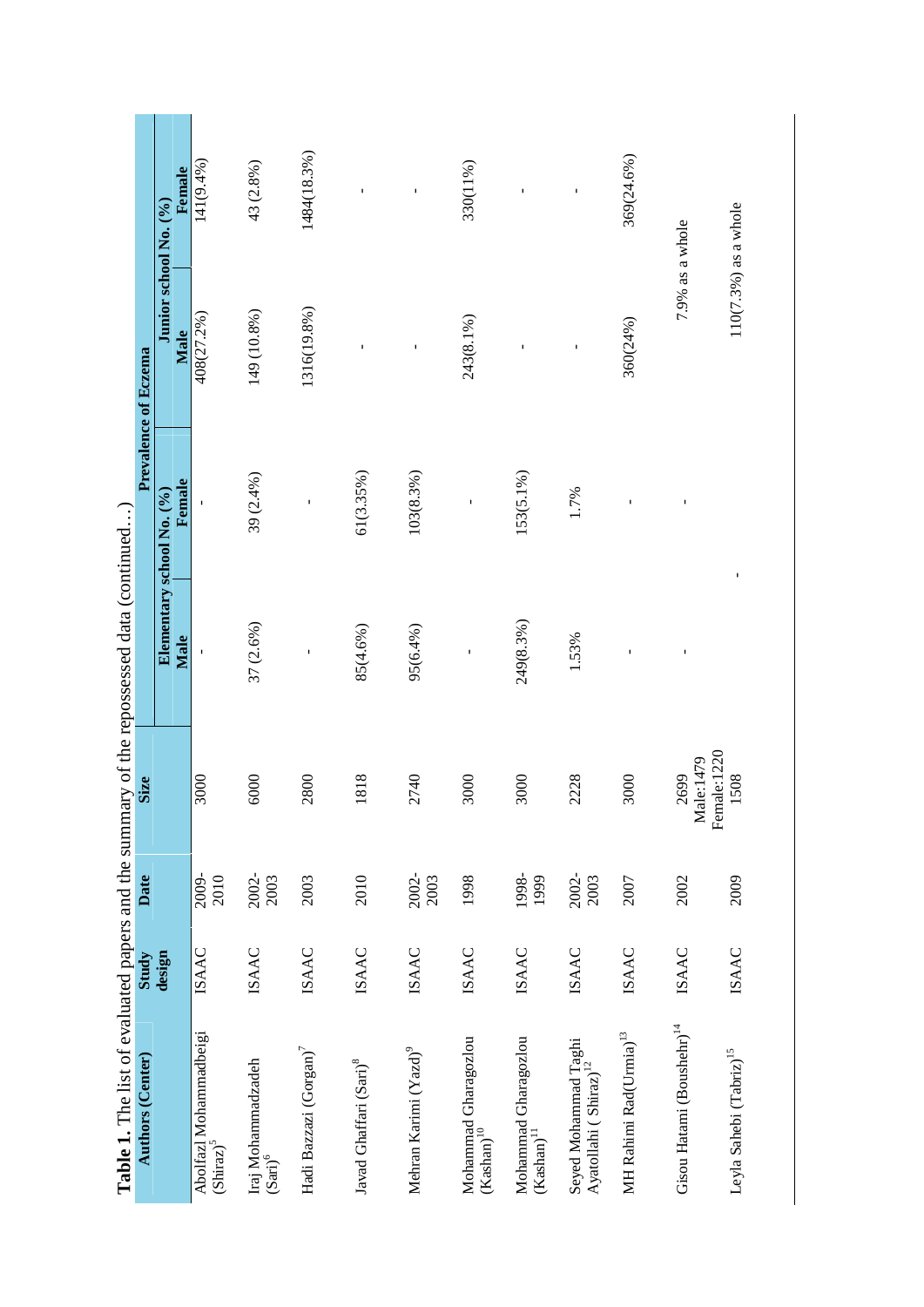| <b>Authors (Center)</b>                         | Study        | Date    | <b>Size</b>                                                                                       |          |                           | <b>Prevalence of Eczema</b> |                       |
|-------------------------------------------------|--------------|---------|---------------------------------------------------------------------------------------------------|----------|---------------------------|-----------------------------|-----------------------|
|                                                 | design       |         |                                                                                                   |          | Elementary school No. (%) |                             | Junior school No. (%) |
|                                                 |              |         |                                                                                                   | Male     | Female                    | Male                        | Female                |
|                                                 | <b>ISAAC</b> | 1996    | 5582                                                                                              |          | 310(11.2%) as a whole     |                             | 423(15.1%) as a whole |
| Mohammad-Reza Masjedi<br>(Zanjan) <sup>16</sup> |              |         | $\begin{array}{c} [2805(13\text{-}14\text{y/o})\\+2777(6\text{-}7\text{y/o})]\\ 5502 \end{array}$ |          |                           |                             |                       |
| Mohammad-Reza Masjedi                           | <b>ISAAC</b> | 1996    |                                                                                                   |          | 143(5.3%)                 |                             | 319(11.3%)            |
| $(Zanjam)^{17}$                                 |              |         | $[2829(13-14y/\circ)$<br>$+2693(6-7y/0)$ ]                                                        |          |                           |                             |                       |
| Katayoon Najafizadeh                            | <b>ISAAC</b> | 1996    | 6074                                                                                              |          | 11.4% as a whole          |                             | 14.9% as a whole      |
| $(Zanjam)^{18}$                                 |              |         | $[3065(6-7y/\sigma)]$<br>+3009(13-4y/o)]                                                          |          |                           |                             |                       |
| Mohammed-Reza Masjedi                           | <b>ISAAC</b> | 2012    | 6061                                                                                              |          | 361(11.8%)                |                             | 526(17.5%)            |
| $\left(\mathrm{Rash}t\right)^{19}$              |              |         | $[3057(6-7y/\text{o})$<br>+3004(13-4y/o)]                                                         |          |                           |                             |                       |
|                                                 |              |         |                                                                                                   |          |                           |                             |                       |
| Abdulhossein                                    | <b>ISAAC</b> | $-2006$ | 2930                                                                                              | 24(4.1%) | 33(4.1%)                  | 43(6.4%)                    | 63(7.8%)              |
| Shakurnia(Abvac) <sup>20</sup>                  |              | 2007    | $[1473(6-7y/\sigma)]$                                                                             |          |                           |                             |                       |
|                                                 |              |         | $+1457(13-4y/0)$                                                                                  |          |                           |                             |                       |
| Total                                           |              |         | 56424                                                                                             |          |                           | 9909 (17.6%)                |                       |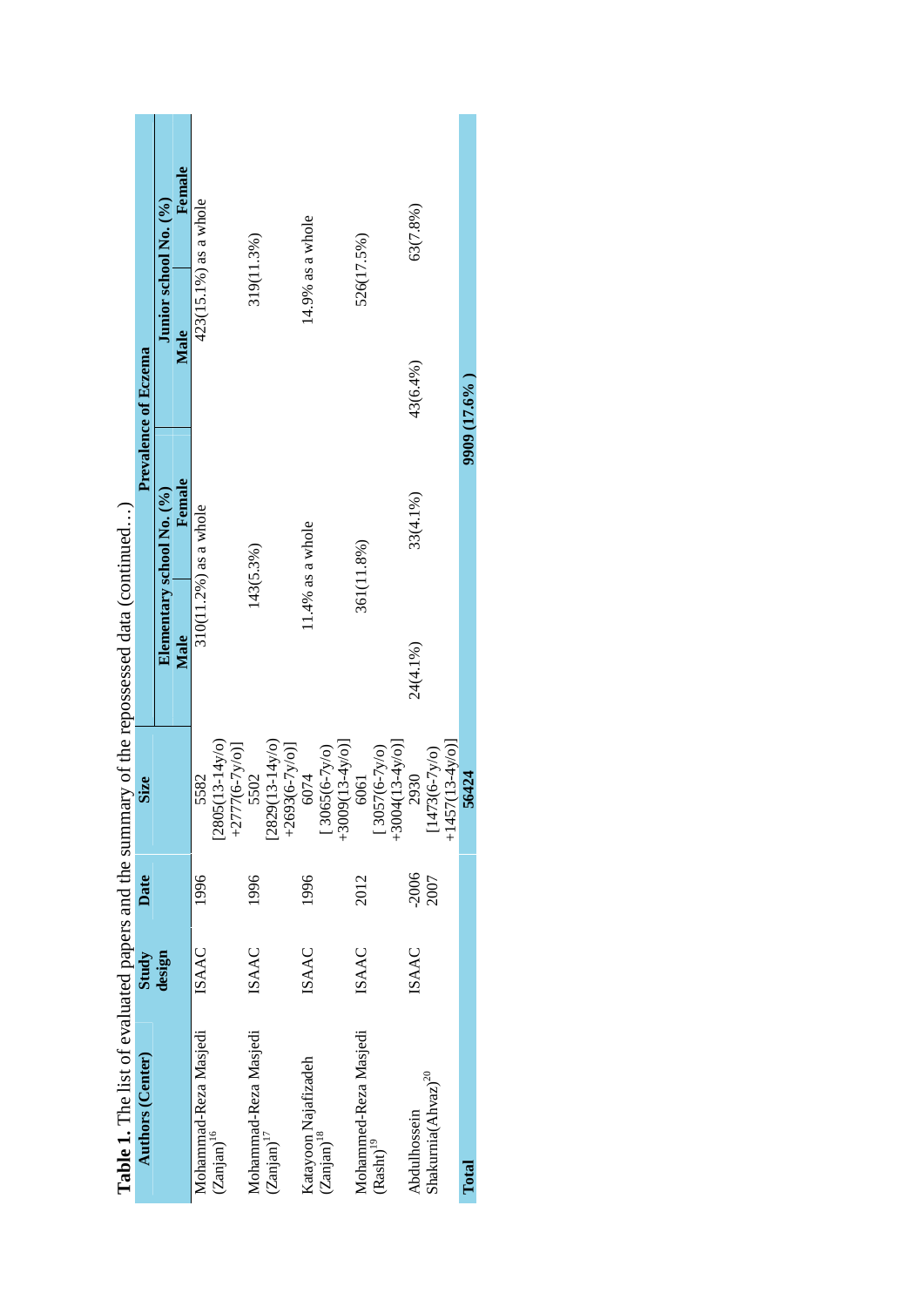| <b>Table 2.</b> The separate and pooled prevalence of eczema in Elementary school age Iranian children |                          |                                                                                                            |
|--------------------------------------------------------------------------------------------------------|--------------------------|------------------------------------------------------------------------------------------------------------|
| 요)<br>비                                                                                                | [95% Conf. Interval]     | % Weight                                                                                                   |
| 11.200                                                                                                 | $5.4e+03$ $5454.020$     | 8.81                                                                                                       |
| 5.300                                                                                                  | 5283.483<br>$5.3e+03$    | 9.37                                                                                                       |
| 11.400                                                                                                 | 5650.216<br>$-5.6e + 03$ | 8.21<br>7.55<br>7.55<br>9.05<br>13.69                                                                      |
| 6.700                                                                                                  | 5886.592<br>$-5.9e + 03$ |                                                                                                            |
| 2.500                                                                                                  | 5882.392<br>$-5.9e + 03$ |                                                                                                            |
| 7.350                                                                                                  | 5377.651                 |                                                                                                            |
| 1.620                                                                                                  | 4368.420<br>$-4.4e+03$   |                                                                                                            |
| 4.100                                                                                                  | 5746.794<br>$5.7e+03$    |                                                                                                            |
| 3.900                                                                                                  | 3567.115<br>$3.6e + 03$  | 7.92<br>20.56                                                                                              |
| 11.800                                                                                                 | $6.0e+03$ 6003.410       | 7.27                                                                                                       |
| 5.987                                                                                                  | $1.6e+03$ $1621.825$     | 00.00                                                                                                      |
| Heterogeneity chi-squared =0.00 (d.f. =9) $p=1.000$ ; I-squared                                        |                          |                                                                                                            |
|                                                                                                        |                          | (variation in ES attributable to heterogeneity) = $0.0\%$ ; Test of ES=0 : $z=0.01$ p=0.94<br>$-5.4e + 03$ |

 $\mathcal{L}^{\text{max}}$ 

| I-V pooled ES                                                                                                                                     | 5.987  | $-1.6e+03$ $1621.825$                                                                | 100.00                       |  |
|---------------------------------------------------------------------------------------------------------------------------------------------------|--------|--------------------------------------------------------------------------------------|------------------------------|--|
| Heterogeneity chi-squared =0.00 (d.f. =9) p=1.000; L-squared (variation in ES attributable to heterogeneity) = 0.0%;Test of ES=0: $z=0.01$ p=0.94 |        |                                                                                      |                              |  |
|                                                                                                                                                   |        |                                                                                      |                              |  |
|                                                                                                                                                   |        |                                                                                      |                              |  |
| Table 3. The separate and pooled prevalence of eczema in Junior school age Iranian children                                                       |        |                                                                                      |                              |  |
| Study                                                                                                                                             | ES     | [95% Conf. Interval]                                                                 | % Weight                     |  |
| Mohammad-Reza Masjedi                                                                                                                             | 15.100 | $-5.5e+03$ 5512.799                                                                  | 2.44                         |  |
| Mohammad-Reza Masjedi                                                                                                                             | 11.300 | 5556.038<br>$-5.5e + 03$                                                             | 2.40                         |  |
| Katayoon Najafizadeh                                                                                                                              | 14.900 | 5653.716<br>$5.6e + 03$                                                              |                              |  |
| Mohammad Gharagozlou                                                                                                                              | 9.550  | 5889.442<br>$-5.9e + 03$                                                             |                              |  |
| Gisou Hatami                                                                                                                                      | 7.900  | 5297.843<br>$-5.3e + 03$                                                             |                              |  |
| HadiBazzazi                                                                                                                                       | 19.000 | 5506.899<br>$5.5e + 03$                                                              | 214454448413<br>214451244213 |  |
| Iraj Mohammadzadeh                                                                                                                                | 6.800  | 5886.692<br>$-5.9e + 03$                                                             |                              |  |
| Abdulhossein Shakurnia                                                                                                                            | 7.100  | 5749.794<br>5904.192<br>$-5.7e+03$                                                   |                              |  |
| MH Rahimi Rad                                                                                                                                     | 24.300 | $5.9e + 03$                                                                          |                              |  |
| Leyla Sahebi                                                                                                                                      | 4.100  | 997.802<br>989.602                                                                   |                              |  |
| Abolfazl Mohammadbei                                                                                                                              | 18.300 | 5898.192<br>$5.9e + 03$                                                              |                              |  |
| Mohammed-Reza Masjedi                                                                                                                             | 17.500 | 5905.232<br>$5.9e + 03$                                                              |                              |  |
| I-V pooled ES                                                                                                                                     | 17.500 | 866.043<br>$-853.002$                                                                | 100.00                       |  |
| Heterogeneity chi-squared =0.00 (d.f.=11); p=1.000; I-squared                                                                                     |        | (variation in ES attributable to heterogeneity) =0.0%;Test of ES=0: $z=0.01$ p=0.988 |                              |  |
|                                                                                                                                                   |        |                                                                                      |                              |  |
|                                                                                                                                                   |        |                                                                                      |                              |  |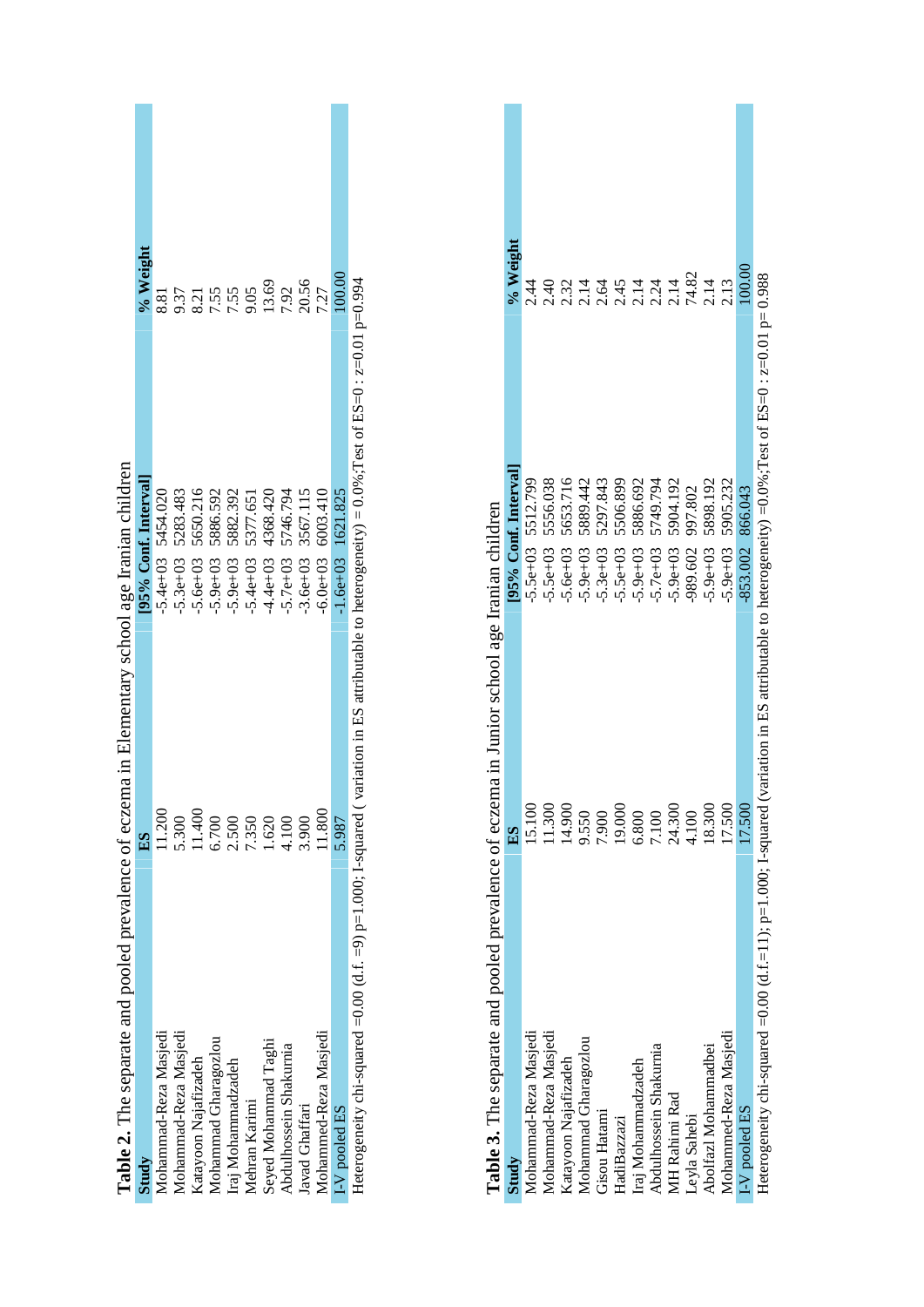children (13-14 years old) based on ISAAC study was 5.99% and 6.52% respectively.

The result shows that in spite of higher prevalence of eczema among the junior high school children, the difference was not significant between the two groups. The prevalence of eczema among the junior school children is 6.52% that is higher compare with previous study that was reported  $2.6\%$ .<sup>7</sup>

Although, there are several etiologic factors that can influence on the different prevalence of the two studies groups, increasing the prevalence of allergic diseases such as eczema during the recent years can be one of the etiologic factor. Comparing with the mean prevalence of eczema around the world reported between 0.1-19.9 %, the prevalence of eczema is lower in Iran.<sup>21, 22</sup> The prevalence difference of the disease can be multifactorial because exact etiology was not known and are varied among the different countries even in different parts a country related to environmental and ethnic varieties.<sup>22,23</sup> Some environmental factors influencing on prevalence of eczema are included: air pollution, contact with aeroallergens and food allergens. Metropolitan/urban life style is another cause of higher prevalence of eczema among people who live in urban area,  $^{24}$  all of our studies were also performed in urban area. According to this meta-analysis, the pooled prevalence of eczema in Iranian elementary school children is higher than the prevalence of asthma among this population in Iran (5.99 Vs. 3.9% and 2.7% and  $3.5\%$ ),<sup>5,25</sup> but it was lower compared with the prevalence of allergic rhinitis among elementary school children and junior high school children in our country (11.9% and 21.2% respectively.<sup>26</sup> The prevalence of eczema in our country is lower compared with the regional countries such as Kuwait and Oman (11.3% and 14.4% among junior high school children respectively), and 7.4% in elementary school children from Oman.<sup>27,28</sup> In

another investigation in 1996, the prevalence of atopic eczema among elementary school children (6-7 years old) was at least in Iran (1.1%) compared with the same age group children in England and Sweden that were reported 27.8% and 18.4% respectively.<sup>21,29</sup>

But the prevalence of eczema among 13-14 years old children in Albania and Nigeria was reported  $0.8\%$  and  $17.75\%$  respectively.<sup>21, 30</sup> Based on this report and the results of this paper, currently, the prevalence of eczema has been increased in Iran. Similarly, Taylor et al. in England reported that the prevalence of eczema among 6-7 years old children in England have been increased in the last decades and the prevalence of allergy such as eczema was at the highest level in commonwealth countries of England. 31,32 For example, the prevalence of eczema in Australia is 32.2%.<sup>33</sup> In Brazil, similar to Iran, the prevalence of eczema is 6.6% among 6-7 years old children and  $4.4\%$  in 13-14 years old children.<sup>30</sup> As a whole, the prevalence of eczema in the United States is 10.7% that was higher than that was reported in our country. $24$ 

In another ISAAC study, the prevalence of eczema in the Pacific, Africa, North of America, Western European was reported 11.5%, 10.9%, 9.1% and 8.8% respectively. The results showed that the prevalence of eczema in Finland and England was higher than 15%, but 4.3% in Asia <sup>34</sup> Our study showed that the prevalence of eczema in Iran is as high as the Asian countries and lower than European countries, North America and Mexico that is equal to 7.3%. The prevalence of eczema among other Asian countries like Taiwan, South Korea, China, Singapore, Turkish, Kuwait and Japan is 4%, 9.3%, 3%, 12.5%, 6.5%, 10.6% and 13.6% respectively and Iran is placed in a region with lower prevalence of eczema among other Asian countries. $33$  There are different statistical data about the influence of gender on prevalence of eczema. Several studies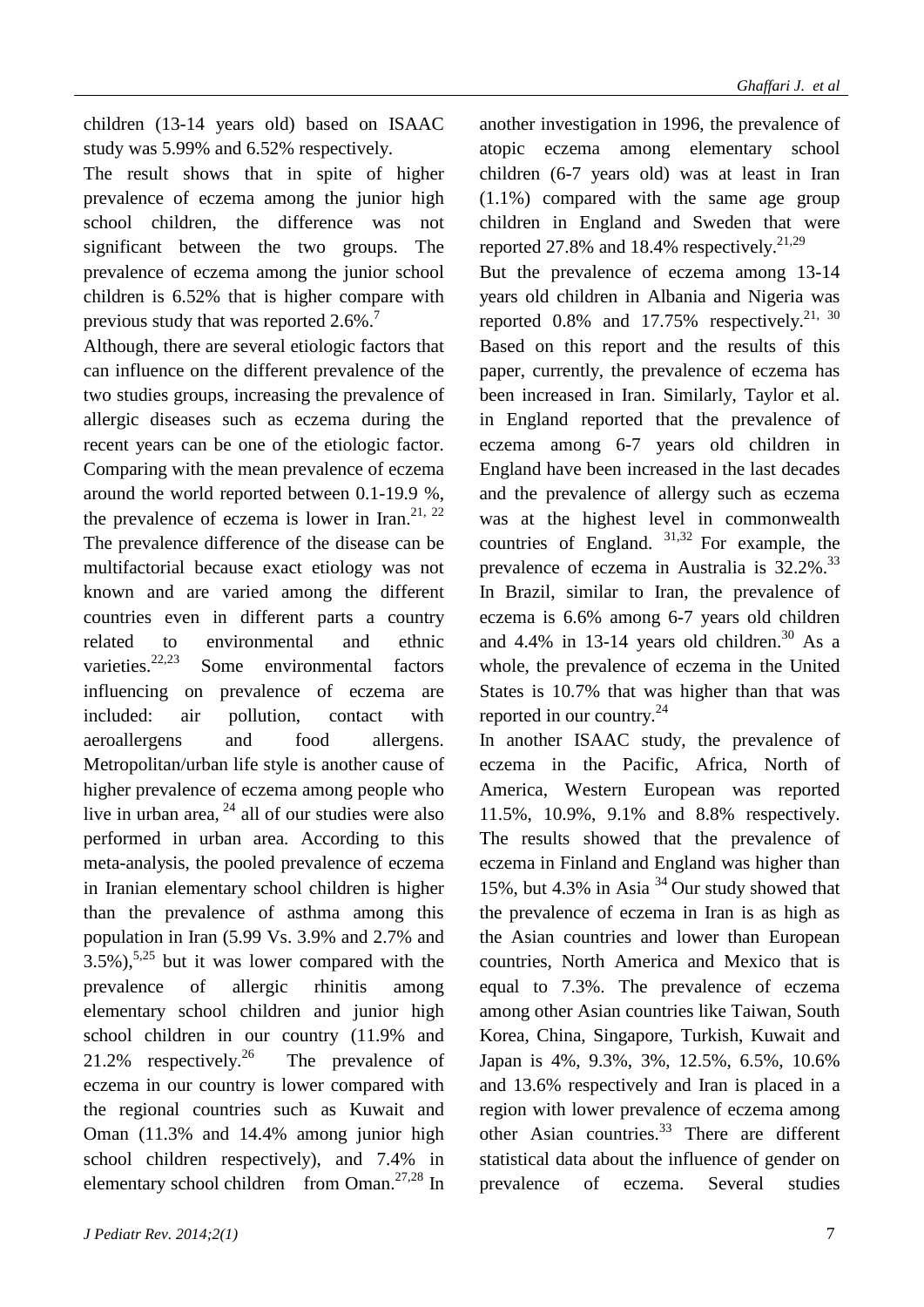demonstrated that eczema is more common in girls.35,36 But other studies reported that eczema like asthma is about 1.5% more common among male patients. $35$  The results of our study also reveal that eczema is more prevalent among boys than girls, so the prevalence of eczema among elementary school children was 4.58% in boys and 4.15% in girls. The mean prevalence of eczema in children aged 13-14 years old was 16.05% in boys and 12.31% in girls. According to the results, the prevalence of eczema was higher among boys in both age groups.

#### **Conclusion**

This meta-analysis study showed that in spite of the increasing prevalence of eczema in our country during the last decades, the prevalence of eczema in Iran is still lower than other Asian and non-Asian countries.

#### **Conflict of Interest**

None declared.

### **Funding/Support**

None declared.

### **References**

- 1. Ellis CN, Drake LA, Prendergast MM, Abramovits W, Boguniewicz M, Daniel CR, et al. Cost of atopic dermatitis and eczema in the United States. Journal of the American Academy of Dermatology 2002; 46(3): 361-70.
- 2. Asher MI, Montefort S, Björkstén B, Lai CK, Strachan DP, Weiland SK, et al. Worldwide time trends in the prevalence of symptoms of asthma, allergic rhinoconjunctivitis, and eczema in childhood: ISAAC Phases One and Three repeat multi country cross-sectional surveys. The Lancet 2006; 368(9537): 733-43.
- 3. Mercer M, Joubert G, Ehrlich R, Nelson H, Poyser M, Puterman A, et al. Socioeconomic status and prevalence of allergic rhinitis and atopic eczema symptoms in young adolescents. Pediatric allergy and immunology 2004; 15(3): 234-41.
- 4. Yobo EA, Custovic A, Taggart S, Asafo-Agyei A, Woodcock A. Exercise induced bronchospasm in Ghana: differences in prevalence between urban and rural schoolchildren. Thorax 1997; 52(2):161-5.
- 5. Mohammadbeigi A, Hassanzadeh J, Mousavizadeh A. Prevalence of asthma in elementary school age children in Iran- a systematic review and meta analysis study. Pak J Biol Sci 2011; 14(19): 887-93.
- 6. Mohammadzadeh I, Ghafari J, Barari Savadkoohi R, Tamaddoni A, Esmaeili Dooki MR, Alizadeh Navaei R. The Prevalence of Asthma, Allergic Rhinitis and Eczema in North of Iran. Iranian Journal of Pediatrics 2008; 18 (2): 117-122.
- 7. Bazzazi H, Gharagozlou M, Kassaiee M, Afshin Parsikia, Zahmatkesh H. The prevalence of asthma and allergic disorders among school children in Gorgan. Journal of research in medical sciences 2007; 12(1): 28-33.
- 8. Ghaffari J, Mohammadzadeh J, Khalilian AR, Rafatpanah H, Mohammadjafari H, Davoudi A. Prevalence of asthma, allergic rhinitis and eczema in elementary schools in Sari (Iran). Caspian J Intern Med 2012; 3(1): 372-376.
- 9. Karimi M, Mirzaei M, Ahmadiah MH. Prevalence of Asthma, Allergic Rhinitis and Eczema Symptoms among 13-14 Year-old School Children in Yazd in 2003. Scientific Medical Journal of Ahwaz University of Medical Sciences 2007; 6: 270–5.
- 10. Gharagozlou M, Khalili S, HallajMofrad HR, Mohammadzadeh R, Karimi B, Honarmand M, et al. Prevalence of symptoms of asthma, allergic rhinitis and atopic eczema in school children of Kashan (an ISAAC study). Daneshvar Medicine 2003; 11(47): 49-56. [In Persian]
- 11. Gharagouzlou M, Khalili S, Hallaj-Mofrad M, Karimi B, Honarmand M, Jafari M, et al. Asthma, Allergic Rhinitis and Atopic Eczema in School Children Kashan (1998-1999). Tehran Univ Med J 2003; 61(1): 24-30.[In Persian]
- 12. Ayatollahi SMT, Haleh G. Asthma and its correlates in primary school children in Shiraz. J Med faculty Guilan Univ Med Sci 2006; 15(57): 70-75.
- 13.Rad MH, Hamzezadeh A. Allergic disease in 6--7 year-old schoolchildren in Urmia, Islamic Republic of Iran. East Mediterr Health J 2008;14(5):1044-53.
- 14. Hatami G, Amir Azodi E, Najafi A, Razavi SH, Afrasiabi K, Afarid M, et al. Prevalence of Asthma and Asthma-related symptoms among 13-14 yr. School children in Bushehr, ISSAC. Iranian South Med J 2003; 2003:2.
- 15. Sahebi L, Sadeghi Shabestary M. The prevalence of asthma, allergic rhinitis, and eczema among middle